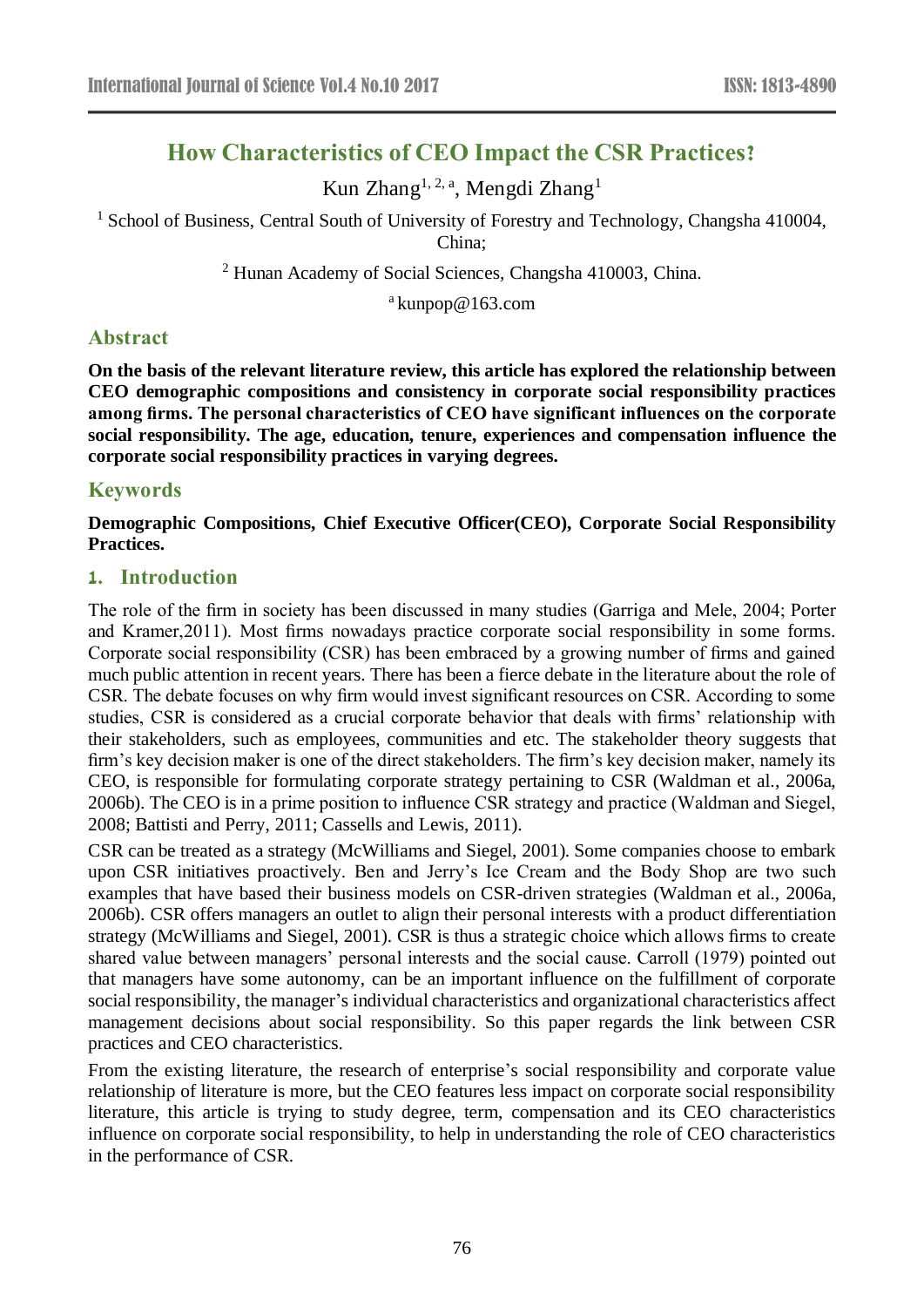# **2. Characteristics of CEOs and CSR Practices**

#### **2.1 Age of CEO and CSR Practices**

Managers of different ages in experience, maturity, as well as differences, can also lead to the differences in behavior consequence, age will demand for managers, preferences, values, work attitude and work behavior influence (Rhodes, 1983). Level managers from workers struggle to to the senior management positions, age growing, position is on the rise, the material wealth is increasing. Older managers have greater motivation to pursue a high level of respect and self-actualization needs met, will consider more social responsibility behavior such as employee welfare, charity, environmental protection, improve the social responsibility of enterprises performance (Ruegger and King, 1992; Forte, 2004).

Also, some scholars believe that the younger generation of managers for environmental and ethical issues is more sensitive to the sensitivity lead to higher social responsibility and environmental friendly behavior (Bekiroglu, et al., 2011), the smaller the age of the board of directors or a program is easier to implement environmental governance structure of the decision (Post, et al., 2011). The higher diversity of director ages are, the better social responsibility performance (Hafsi and Turgut, 2012).

## **2.2 Tenure of CEO and CSR Practices**

Corporatie social responsibility has been regarded as a strategic investment activity, and the investment in the long term is can increase the enterprise value, and this investment can increase the reputation of the CEO, to attract media attention. CEO job tenure is seen as influencing firm performance(Simsek, 2007). When CEO tenure is very short, CEO pay more attention to short-term interest. Jensen and Meckling (1979) suggested that when the managers of enterprises to make investment decisions than the underlying assets of production capacity of a short life, the choice of managers to invest in the project, will remove the cash flow of the head and tail, to use a higher discount rate for capital budget, resulting in less investment. CEO tenure has a positive and linear association with firm-employee relationship strength but an inverted U-shaped association with firm-customer relationship strength(Luo, Kanuri & Andrews, 2014).

The longer the office practice, CEO of the control of the board of directors (Bebchuk and Fried, 2004). Jeong et al. (2016) found that CEO tenure had inverted U-shaped relationship with CSR performance. In specific, CSR performance decreased in early and late tenure while reached the peak in mid tenure of CEO. When reaches a certain term, the social responsibility performance doesn't bring his reputation and power, further improve the CEO is no longer needed this investment to increase their reputation and power(Weining Zhang, 2009). So is advantageous to the stakeholders of decision-making of the CEO power will reduce, may be more to pursue their own interests, social responsibility performance is reduced.

#### **2.3 Managers' Field of Study and CSR Practices**

Scholars have already looked into the correlation regarding the field of study of C.E.Os. and their likeliness to pursue CSR strategy (Marwell & Ames, 1981; Frank & et al., 1993; Manner, 2010). Campbell (2007) argued that the education background of managers will influence the performance of corporate social responsibility. The main characteristics and personal quality of a manager who makes key decisions influence on corporate social responsibility. Most of the past researches tended to agree on the fact that managers with a degree in economics will be less likely to pursue CSR practices than the ones with a degree in humanities or social sciences (Boone & et al., 1999; Frank & Schlutz, 2000; Manner, 2010). Surveys have been conducted among economics students showing that students were less honest in their answers and less willing to cooperate (Frank & et al., 1993).

Conversely, CEOs with a bachelor in human or social sciences are more likely to take good initiative regarding social implications and to comply to environmental standards (Rivera & De Leon, 2005). Davis et al. in 1997 showed that sociology and psychology are studies which lead managers to consider more often cooperative decisions taking into account other stakeholders interests (Davis &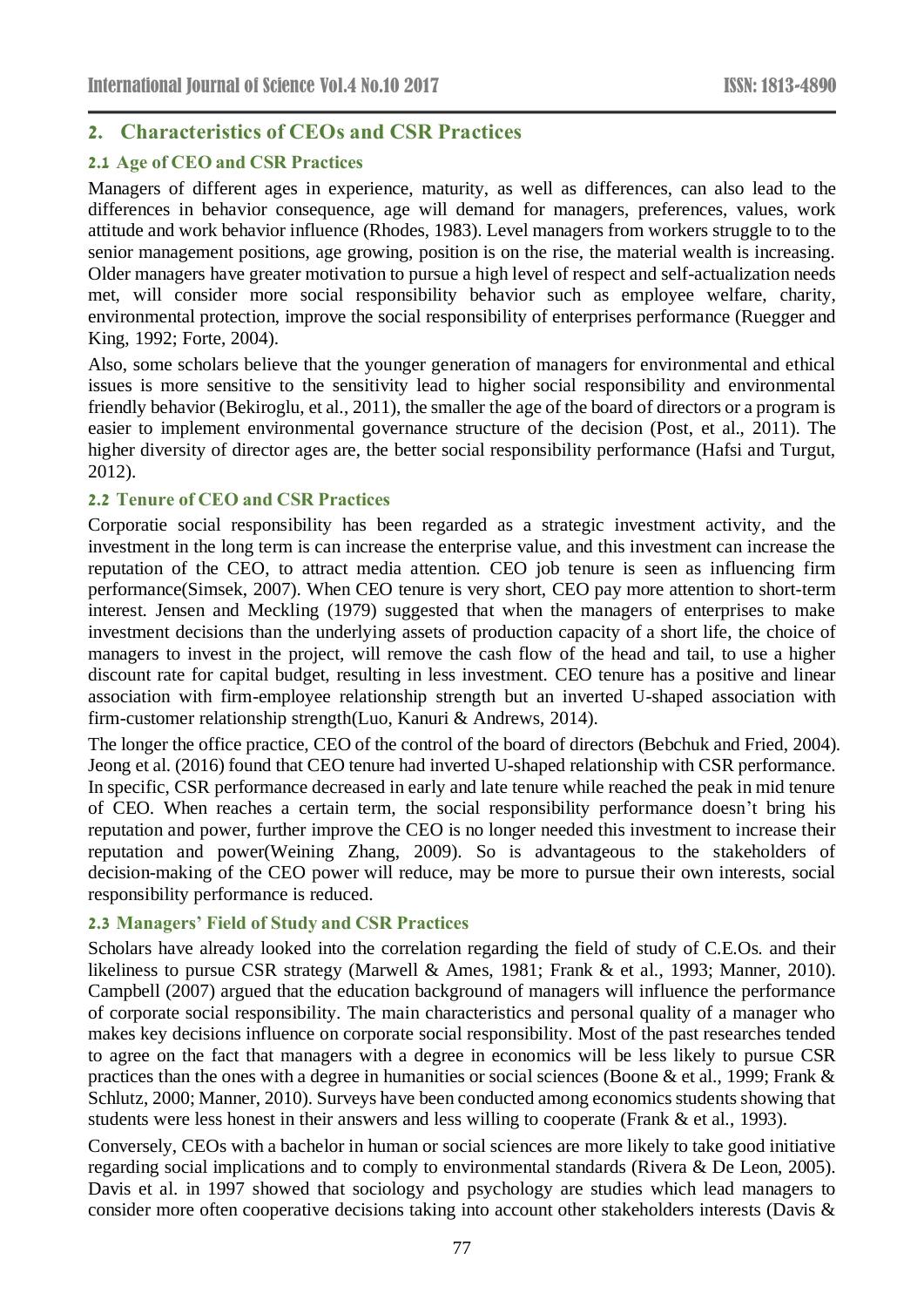et al., 1997). Regarding the impact of undertaking a MBA, several theories exist (Manner, 2010). This is mainly due to the fact that MBA programs are evolving and are more and more considering corporate social performance and other stakeholders' interests over profit maximization (Jones, 1995; Kuhn, 1998). Hence, managers undertaking MBAs are becoming more and more aware of socially and environmentally related issues.

#### **2.4 Experiences of CEO and CSR Practices**

Studies have shown that a manager is more likely to understand an issue from the point of view of their former department (Dearborn & Simon, 1958; Manner, 2010). Others talk about the frame of reference of managers by describing the process undertaken by managers of matching a new issue to one they have previously encountered (March & Simon, 1991). Hence if the manager has never seen such issues, they will allocate it to the most similar one they have already met. Thomas and Simer (1995) selected the 46 chemical industry and 55 companies in information technology industries as the research sample, empirically the CEO and the senior management team functions of background and term effects on corporate social performance, the study found that the production function to CEOs and senior background have a negative effect on corporate social performance, and higher growth, higher degrees of freedom of management in the industry of information technology industry influence is stronger.

Some scholars hold that there is an insignificant relationship between the CEOs' experiences with CSR. Othman et al.(2012) examined the relationship between investments and the chief executive officers' (CEO) international experience with CSR disclosure.

#### **2.5 Gender of CEO and CSR Practices**

Previous studies have shown that gender might influence C.E.Os. managerial characteristics. It might also be the case for undertaking CSR practices or not (Carpenter & et al., 2004; Manner, 2010; Frank & et al., 1993). Regarding that, it seems that female C.E.Os. undertake more often CSR strategies than male ones. Manna (2010) found that CEO holds a bachelor's degree in the humanities, the CEO in more functional departments work, CEO of stakeholders is the woman has a positive effect on corporate social responsibility performance advantage.

A growing number of studies show that women in management can improve the social responsibility performance of enterprises. Mcguinness et al. (2017) revealed stronger CSR performance in firms where a female officer is present at the CEO and/or vice-CEO level. Female leadership thus appears to be just as important as gender mix in driving CSR change. The experience of the female directors can bring different value, internally, they can stimulate the female employees into the top team; Externally, female directors can be linked with important supplier of effective (Milliken and Martins, 1996).

#### **2.6 Compensation of CEO and CSR Practices**

The relation between CSR and CEO compensation has been examined in the prior literature (Cai, Jo, & Pan, 2011). Corporate ethics and CEO compensation will be forever linked together(Mack, 2008).The influence of CEO compensation on their chance to pursue CSR strategy has been examined by some authors (McGuire & et al., 2003; Manner, 2010). However, it is difficult to make any conclusion as the level of managers' compensation is a factor that might change their behavior and practice. Dyke (2006) suggested that CEO pay structure has a significant influence on corporate social performance, short-term incentive of CEO pay structure has a negative influence on corporate social responsibility, long-term incentive of CEO pay structure has a positive effect on corporate social responsibility.

Lois Schafer Mahoney and Linda Thorn (2005) researched the relationship between CEO compensation and CSR practices in the Canadian company, showed that the pay of manager played a positive role to stimulate enterprises to fulfill social responsibility, CEO compensation is more likely for a long time to eliminate products and environmental vulnerability. According to Maslow's hierarchy of needs: when CEO compensation is enough, the most basic material needs have been met,